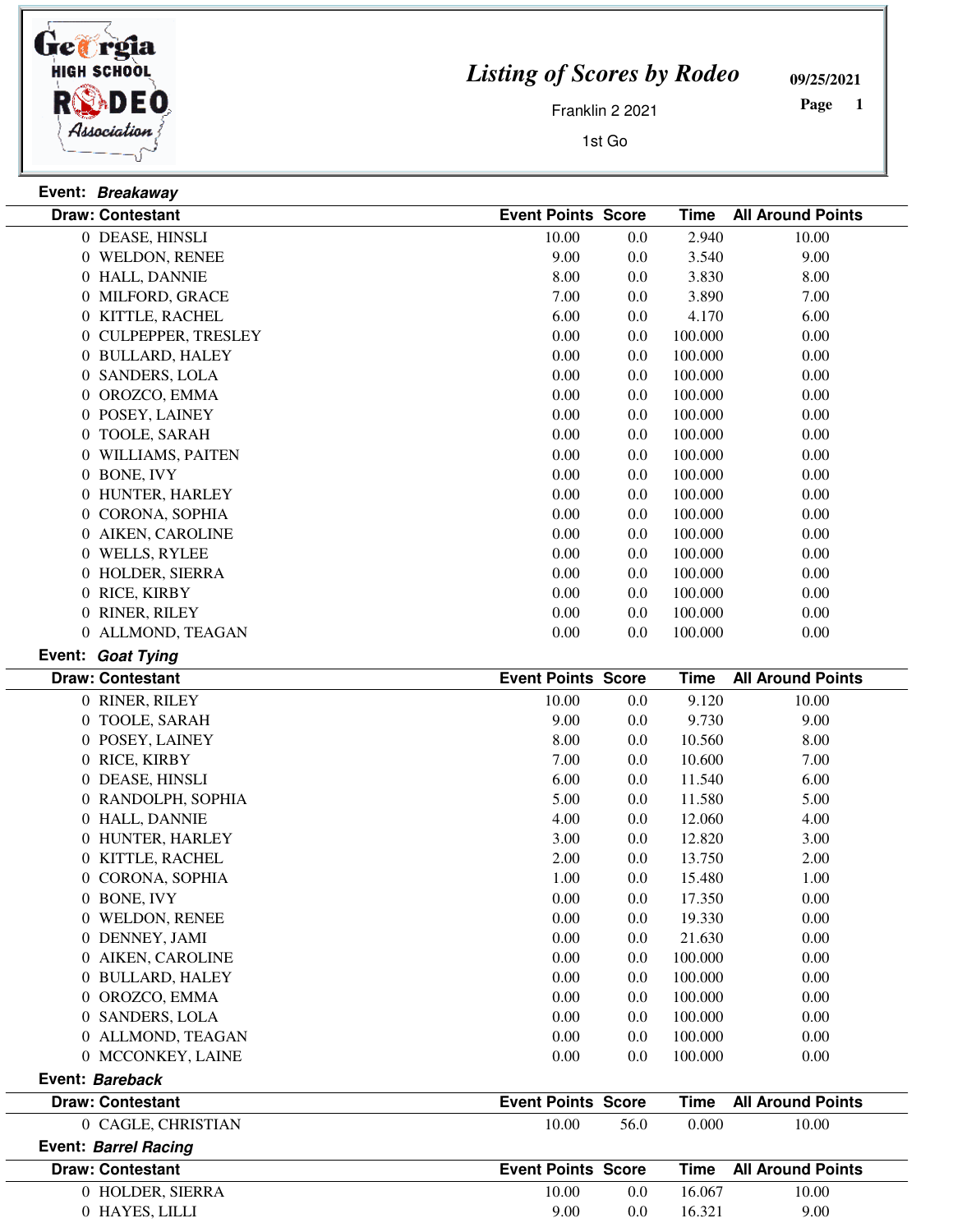| HIGH SCHOO                                | <b>Listing of Scores by Rodeo</b> |                      |                    | 09/25/2021               |
|-------------------------------------------|-----------------------------------|----------------------|--------------------|--------------------------|
| DEO                                       |                                   | Page<br>$\mathbf{2}$ |                    |                          |
| Association                               | Franklin 2 2021<br>1st Go         |                      |                    |                          |
|                                           |                                   |                      |                    |                          |
| 0 GARLAND, PRESLEY                        | 8.00                              | 0.0                  | 16.322             | 8.00                     |
| 0 RINER, RILEY                            | 7.00                              | 0.0                  | 16.819             | 7.00                     |
| 0 HALL, DANNIE                            | 6.00                              | 0.0                  | 16.825             | 6.00                     |
| 0 KITTLE, RACHEL                          | 5.00                              | 0.0                  | 16.830             | 5.00                     |
| 0 BULLARD, HALEY                          | 4.00                              | 0.0                  | 16.874             | 4.00                     |
| 0 POSEY, LAINEY                           | 3.00                              | 0.0                  | 16.876             | 3.00                     |
| 0 MCCONKEY, LAINE                         | 2.00                              | 0.0                  | 16.980             | 2.00                     |
| 0 DEASE, HINSLI                           | 1.00                              | 0.0                  | 17.017             | 1.00                     |
| 0 CORONA, SOPHIA                          | 0.00                              | 0.0                  | 17.026             | 0.00                     |
| 0 WELLS, RYLEE                            | 0.00                              | 0.0                  | 17.212             | 0.00                     |
| 0 FURR, HANNAH                            | 0.00                              | 0.0                  | 17.252             | 0.00                     |
| 0 STANTON, BAYLEE                         | 0.00                              | 0.0                  | 17.285             | 0.00                     |
| 0 ALLMOND, TEAGAN                         | 0.00                              | 0.0                  | 17.326             | 0.00                     |
| 0 DENNEY, JAMI                            | 0.00                              | 0.0                  | 17.398             | 0.00                     |
| 0 WELLS, SHELBY                           | 0.00<br>0.00                      | 0.0                  | 17.624             | 0.00                     |
| 0 HUFSTETLER, NICOLE                      | 0.00                              | 0.0<br>0.0           | 17.799             | 0.00                     |
| 0 RICE, KIRBY                             | 0.00                              |                      | 18.068             | 0.00                     |
| 0 HOPEAU, LEILA<br>0 ROARK, BREE          | 0.00                              | 0.0<br>0.0           | 18.791<br>21.705   | 0.00<br>0.00             |
| 0 WHITE, JOZIE                            | 0.00                              | 0.0                  | 21.924             | 0.00                     |
| 0 SIMPSON, ANSLEY                         | 0.00                              | 0.0                  | 22.092             | 0.00                     |
| 0 CHADWICK, KIRSTIN                       | 0.00                              | 0.0                  | 22.384             | 0.00                     |
| 0 TWILLEY, CHEYENNE                       | 0.00                              | 0.0                  | 23.673             | 0.00                     |
|                                           |                                   |                      |                    |                          |
| 0 AIKEN, CAROLINE<br>0 CULPEPPER, TRESLEY | 0.00<br>0.00                      | 0.0<br>0.0           | 100.000<br>100.000 | 0.00<br>0.00             |
| 0 NALEWAKO, LISA                          | 0.00                              | 0.0                  | 100.000            | 0.00                     |
| 0 WILLIAMS, PAITEN                        | 0.00                              | 0.0                  | 100.000            | 0.00                     |
| 0 HANEY, KAITLEN                          | 0.00                              | 0.0                  | 100.000            | 0.00                     |
| 0 SOWERS, EMMY                            | 0.00                              | 0.0                  | 100.000            | 0.00                     |
| 0 RANDOLPH, SOPHIA                        | 0.00                              | 0.0                  | 100.000            | 0.00                     |
| <b>Event: Bull Riding</b>                 |                                   |                      |                    |                          |
| <b>Draw: Contestant</b>                   | <b>Event Points Score</b>         |                      | <b>Time</b>        | <b>All Around Points</b> |
| 0 SULLIVAN, CARTER                        | 0.00                              | $0.0\,$              | 0.000              | 0.00                     |
| 0 ALLISTON, LEVI                          | 0.00                              | 0.0                  | 0.000              | 0.00                     |
| 0 FORRISTER, JACOB                        | 0.00                              | 0.0                  | 0.000              | 0.00                     |
| 0 BARNETTE, JACKSON                       | 0.00                              | 0.0                  | 0.000              | 0.00                     |
| 0 SEABOLT, ELI                            | 0.00                              | 0.0                  | 0.000              | 0.00                     |
| Event: Calf Roping                        |                                   |                      |                    |                          |
| <b>Draw: Contestant</b>                   | <b>Event Points Score</b>         |                      | <b>Time</b>        | <b>All Around Points</b> |
| 0 TOWNSEND, ZACHARY                       | 10.00                             | 0.0                  | 11.520             | 10.00                    |
| 0 SAMPLES, ELI                            | 9.00                              | 0.0                  | 12.200             | 9.00                     |
| 0 MILLER, TREVOR                          | 8.00                              | 0.0                  | 12.320             | 8.00                     |
| 0 DENNEY, LUKE                            | 7.00                              | 0.0                  | 13.930             | 7.00                     |
| 0 PAYTON, GUNTER                          | 6.00                              | 0.0                  | 14.030             | 6.00                     |
| 0 BUCHANAN, GAVIN                         | 5.00                              | $0.0\,$              | 14.590             | 5.00                     |
| 0 SAPP, BALEY                             | 4.00                              | 0.0                  | 18.510             | 4.00                     |
| 0 MOXLEY, LUKE                            | 3.00                              | 0.0                  | 20.700             | 3.00                     |
| 0 BURGESS, HANK                           | 2.00                              | 0.0                  | 20.720             | 2.00                     |
| 0 GOBLE, CASH                             | 1.00                              | 0.0                  | 21.580             | 1.00                     |
| 0 OROZCO, KOLTON                          | 0.00                              | 0.0                  | 29.190             | 0.00                     |
| 0 GREEN, RILEY                            | 0.00                              | 0.0                  | 100.000            | 0.00                     |
| 0 ORR, TEIGAN                             | 0.00                              | 0.0                  | 100.000            | 0.00                     |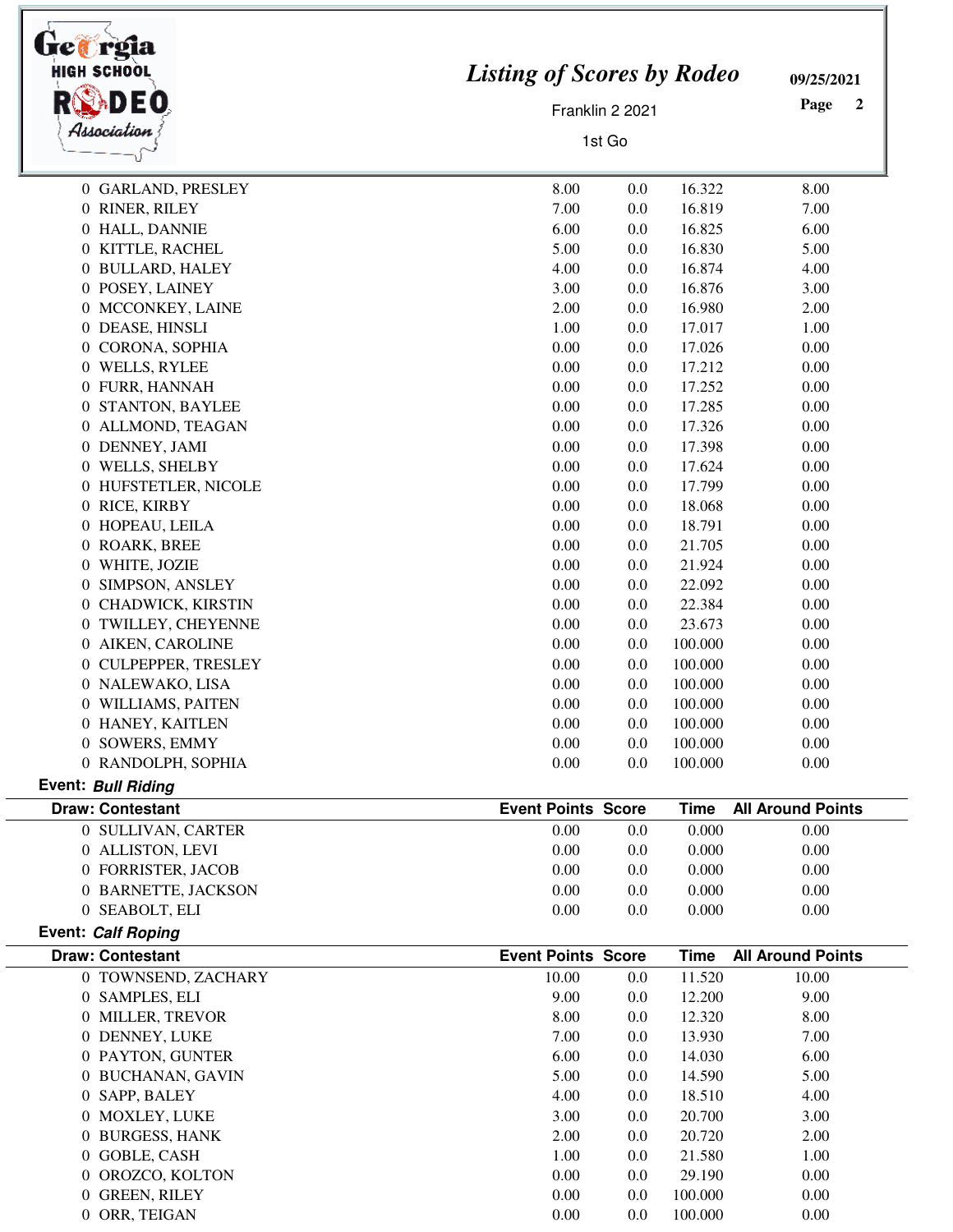| reia<br><b>HIGH SCHOO</b>                |                           |                                   |                  | 09/25/2021               |  |
|------------------------------------------|---------------------------|-----------------------------------|------------------|--------------------------|--|
|                                          |                           | <b>Listing of Scores by Rodeo</b> |                  |                          |  |
|                                          | Franklin 2 2021           | Page<br>3                         |                  |                          |  |
| Association                              |                           | 1st Go                            |                  |                          |  |
| 0 HARPER, ADISON                         | 0.00                      | 0.0                               | 100.000          | 0.00                     |  |
| 0 MILFORD, GARRETT                       | 0.00                      | 0.0                               | 100.000          | 0.00                     |  |
| 0 GRAY, NATHAN                           | 0.00                      | 0.0                               | 100.000          | 0.00                     |  |
| 0 CAGLE, CHRISTIAN                       | 0.00                      | 0.0                               | 100.000          | 0.00                     |  |
| 0 THOMAS, LOGAN                          | 0.00                      | 0.0                               | 100.000          | 0.00                     |  |
| 0 SAPP, JHETT                            | 0.00                      | 0.0                               | 100.000          | 0.00                     |  |
| 0 WILLIAMS, TATE                         | 0.00                      | 0.0                               | 100.000          | 0.00                     |  |
| 0 WEST, BEAU                             | 0.00                      | 0.0                               | 100.000          | 0.00                     |  |
| 0 HOBSON, CHARLIE                        | 0.00                      | 0.0                               | 100.000          | 0.00                     |  |
| Event: Poles                             |                           |                                   |                  |                          |  |
| <b>Draw: Contestant</b>                  | <b>Event Points Score</b> |                                   | <b>Time</b>      | <b>All Around Points</b> |  |
| 0 HALL, DANNIE                           | 10.00                     | 0.0                               | 20.947           | 10.00                    |  |
| 0 KITTLE, RACHEL                         | 9.00                      | 0.0                               | 21.683           | 9.00                     |  |
| 0 WILLIAMS, PAITEN                       | 8.00                      | 0.0                               | 21.997           | 8.00                     |  |
| 0 WELLS, RYLEE                           | 7.00<br>6.00              | 0.0                               | 22.070           | 7.00                     |  |
| 0 ALLMOND, TEAGAN                        |                           | 0.0                               | 22.149           | 6.00                     |  |
| 0 BUTLER, ELLIE                          | 5.00                      | 0.0                               | 25.712           | 5.00                     |  |
| POSEY, LAINEY<br>$\theta$                | 4.00                      | 0.0                               | 26.183           | 4.00                     |  |
| 0 RINER, RILEY                           | 3.00                      | 0.0                               | 26.336           | 3.00                     |  |
| AIKEN, CAROLINE<br>$\theta$              | 2.00                      | 0.0                               | 26.910           | 2.00                     |  |
| 0 RICE, KIRBY                            | 1.00<br>0.00              | 0.0                               | 27.004           | 1.00                     |  |
| 0 HOPEAU, LEILA<br>0 DEASE, HINSLI       | 0.00                      | 0.0<br>0.0                        | 27.178<br>27.457 | 0.00<br>0.00             |  |
| 0 ROARK, BREE                            | 0.00                      | 0.0                               | 29.738           | 0.00                     |  |
| STANTON, BAYLEE<br>$\overline{0}$        | 0.00                      | 0.0                               | 31.568           | 0.00                     |  |
| 0 SIMPSON, ANSLEY                        | 0.00                      | 0.0                               | 31.975           | 0.00                     |  |
| 0 CHADWICK, KIRSTIN                      | 0.00                      | 0.0                               | 32.040           | 0.00                     |  |
| 0 DENNEY, JAMI                           | 0.00                      | 0.0                               | 32.141           | 0.00                     |  |
| 0 HUFSTETLER, NICOLE                     | 0.00                      | 0.0                               | 32.197           | 0.00                     |  |
| 0 BULLARD, HALEY                         | 0.00                      | 0.0                               | 33.467           | 0.00                     |  |
| 0 CORONA, SOPHIA                         | 0.00                      | 0.0                               | 39.002           | 0.00                     |  |
| 0 RANDOLPH, SOPHIA                       | 0.00                      | 0.0                               | 100.000          | 0.00                     |  |
| <b>Event: Steer Wrestling</b>            |                           |                                   |                  |                          |  |
| <b>Draw: Contestant</b>                  | <b>Event Points Score</b> |                                   | <b>Time</b>      | <b>All Around Points</b> |  |
| 0 ORR, TEIGAN                            | 10.00                     | 0.0                               | 6.060            | 10.00                    |  |
| 0 TOWNSEND, ZACHARY                      | 9.00                      | 0.0                               | 6.500            | 9.00                     |  |
| 0 BURGESS, HANK                          | 8.00                      | 0.0                               | 12.680           | 8.00                     |  |
| 0 CAGLE, CHRISTIAN<br>Event: Team Roping | 7.00                      | 0.0                               | 16.890           | 7.00                     |  |
| <b>Draw: Contestant</b>                  | <b>Event Points Score</b> |                                   | <b>Time</b>      | <b>All Around Points</b> |  |
| 0 ORR, TEIGAN (1)                        | 10.00                     | 0.0                               | 6.000            | 10.00                    |  |
| 0 MILLER, TREVOR (2)                     | 10.00                     | 0.0                               | 6.000            | 10.00                    |  |
| 0 GRAY, NATHAN (1)                       | 9.00                      | 0.0                               | 6.250            | 9.00                     |  |
| $0$ WEST, BEAU $(2)$                     | 9.00                      | 0.0                               | 6.250            | 9.00                     |  |
| OROZCO, EMMA (1)<br>$\theta$             | 8.00                      | 0.0                               | 7.330            | 8.00                     |  |
| 0 TOWNSEND, ZACHARY (2)                  | 8.00                      | 0.0                               | 7.330            | 8.00                     |  |
| 0 RINER, RILEY (1)                       | 7.00                      | 0.0                               | 7.650            | 7.00                     |  |
| 0 BUCHANAN, GAVIN (2)                    | 7.00                      | 0.0                               | 7.650            | 7.00                     |  |
| 0 GREEN, RILEY (1)                       | 6.00                      | 0.0                               | 11.800           | 6.00                     |  |
|                                          | 6.00                      | 0.0                               | 11.800           | 6.00                     |  |
| 0 SAMPLES, ELI (2)                       |                           |                                   |                  |                          |  |

 $\overline{a}$